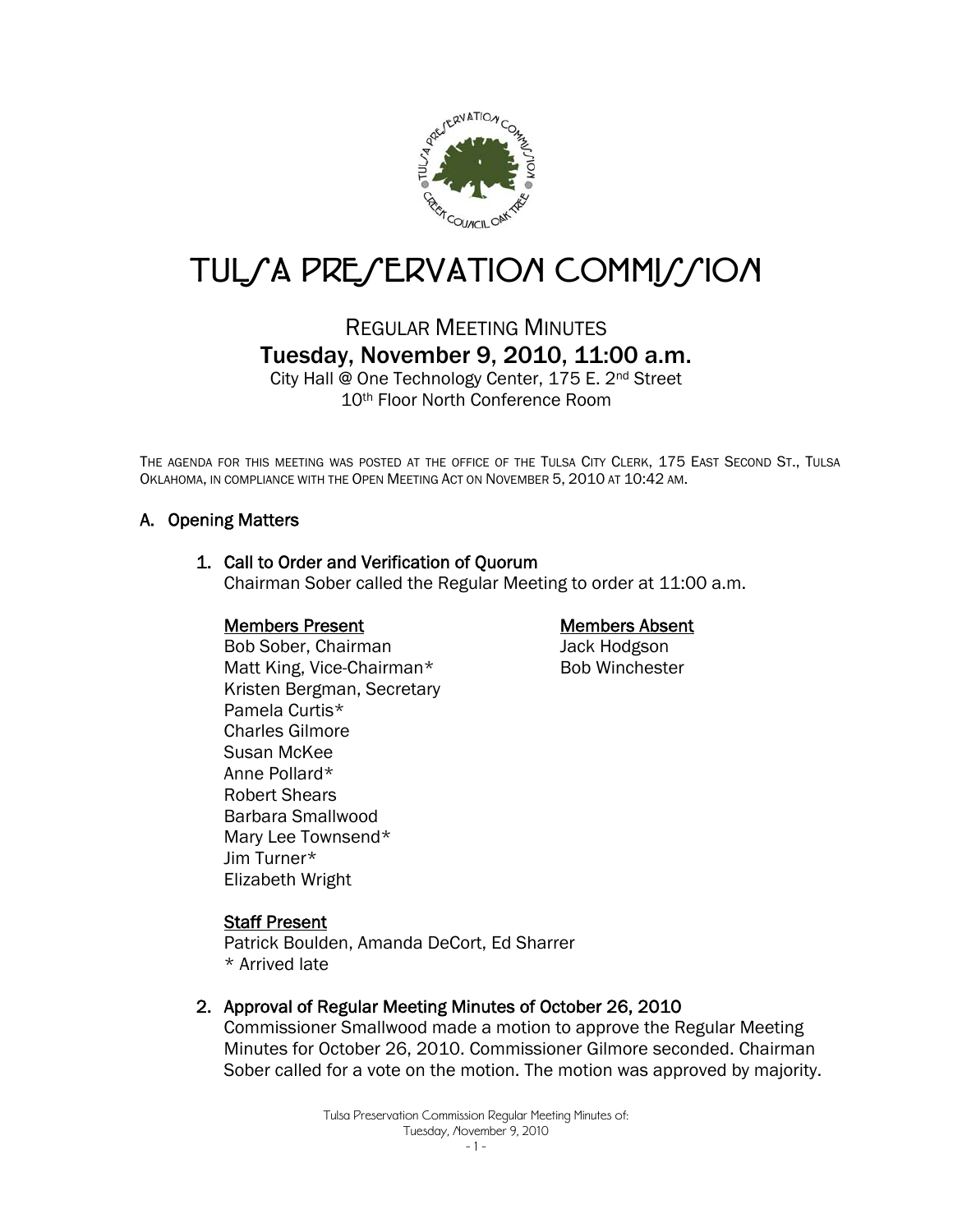#### In Favor

Opposed None

Abstaining 1. Wright

#### Not Present

- 1. Curtis
- 2. King
- 3. Pollard
- 4. Townsend
- 5. Turner
- 3. McKee 4. Shears
- 5. Smallwood

1. Bergman 2. Gilmore

6. Sober

3. Disclosure of Conflicts of Interest

No one reported a conflict of interest with the proposals on the agenda.

#### B. Actionable Items

1. COA-10-035 /  $1014$  N. Cheyenne Avenue (Brady Heights) Applicants: David R. Smith *Application Date: November 9, 2010*

Request, Part 1: Install wooden hand rail at front porch steps according to plans submitted.

Mr. Sharrer presented Part 1 of Mr. Smith's Certificate of Appropriateness application to the Commission and read the applicable guidelines for this district. Mr. Smith was present to answer questions. Commissioner Smallwood made a motion to approve the application with no conditions. Commissioner McKee seconded the motion. Chairman Sober asked for a vote on the motion.

| Vote: 1014 N. Cheyenne Ave, Part 1 |                |                   |                    |  |  |  |
|------------------------------------|----------------|-------------------|--------------------|--|--|--|
| <u>In Favor</u>                    | <u>Opposed</u> | <b>Abstaining</b> | <b>Not Present</b> |  |  |  |
| 1. Bergman                         | None           | None              | 1. Turner          |  |  |  |
| 2. Curtis                          |                |                   |                    |  |  |  |
| 3. Gilmore                         |                |                   |                    |  |  |  |
| 4. King                            |                |                   |                    |  |  |  |
| 5. McKee                           |                |                   |                    |  |  |  |
| 6. Pollard                         |                |                   |                    |  |  |  |
| 7. Shears                          |                |                   |                    |  |  |  |
| 8. Smallwood                       |                |                   |                    |  |  |  |
| 9. Sober                           |                |                   |                    |  |  |  |
| 10. Townsend                       |                |                   |                    |  |  |  |
| 11. Wright                         |                |                   |                    |  |  |  |

The motion was **Approved Unanimously** by members present and voting. Brady Heights Guidelines cited: Additions, Porches, Item 1.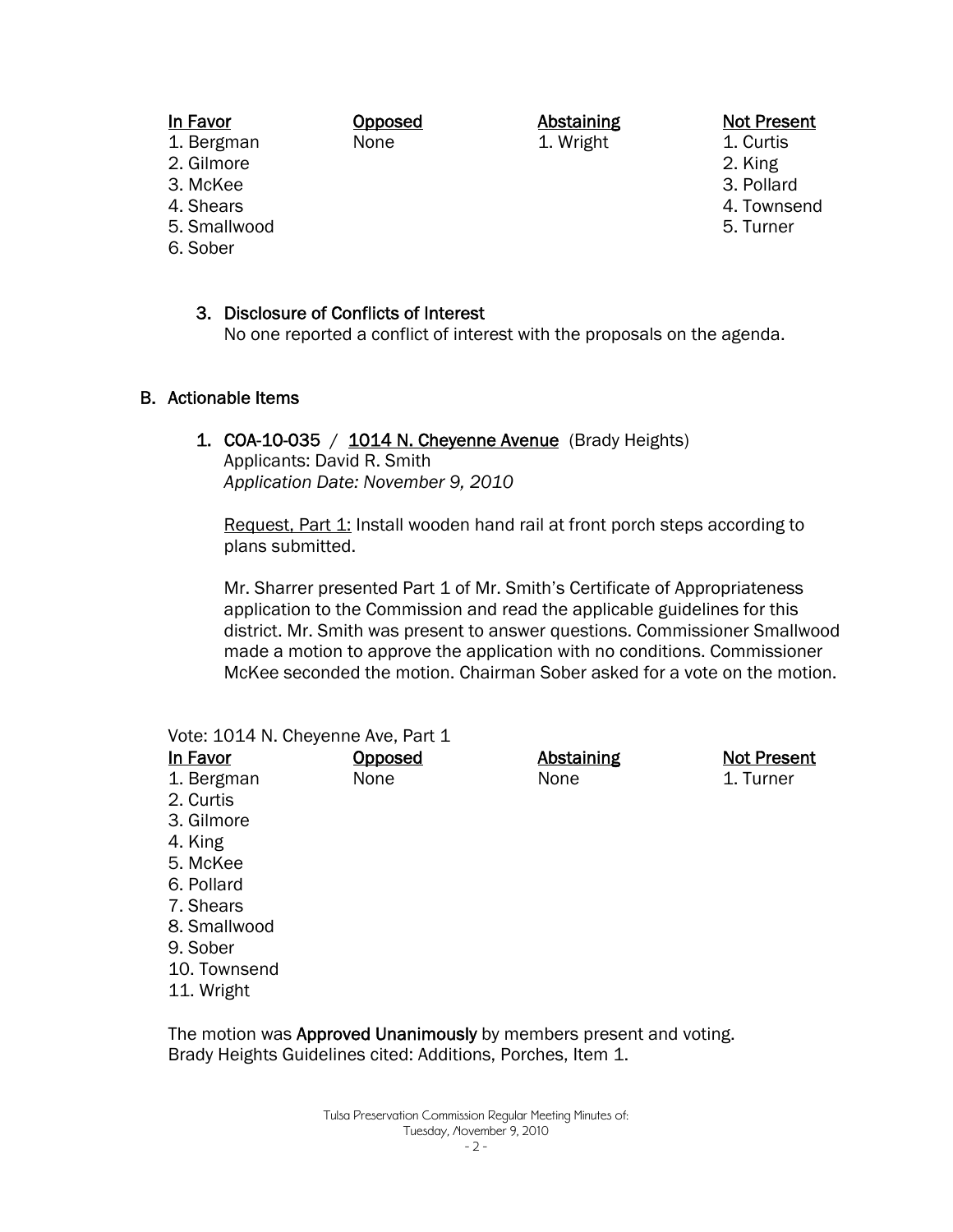Request, Part 2: Install wooden hand rail at steps to city sidewalk according to plans submitted.

Mr. Sharrer presented Part 2 of Mr. Smith's Certificate of Appropriateness application to the Commission and read the applicable guidelines for this district. The Commission requested clarification from a Building Code Inspector as to whether the proposed hand rail is required by code.

Commissioner Townsend made a motion to continue the application to the next TPC Regular Meeting. Commissioner King seconded the motion. Chairman Sober asked for a vote on the motion.

| Vote: 1014 N. Cheyenne Ave, Part 2 |         |                   |                    |
|------------------------------------|---------|-------------------|--------------------|
| In Favor                           | Opposed | <b>Abstaining</b> | <b>Not Present</b> |
| 1. Bergman                         | None    | None              | 1. Turner          |
| 2. Curtis                          |         |                   |                    |
| 3. Gilmore                         |         |                   |                    |
| 4. King                            |         |                   |                    |
| 5. McKee                           |         |                   |                    |
| 6. Pollard                         |         |                   |                    |
| 7. Shears                          |         |                   |                    |
| 8. Smallwood                       |         |                   |                    |
| 9. Sober                           |         |                   |                    |
| 10. Townsend                       |         |                   |                    |
|                                    |         |                   |                    |

11. Wright

The motion to continue was Approved Unanimously by members present and voting.

Request, Part 3: Repair existing back porch with new cement shake shingles.

Mr. Sharrer presented Part 3 of Mr. Smith's Certificate of Appropriateness application to the Commission and read the applicable guidelines for this district. Commissioner Pollard made a motion to approve the application with no conditions. Commissioner King seconded the motion. Chairman Sober asked for a vote on the motion.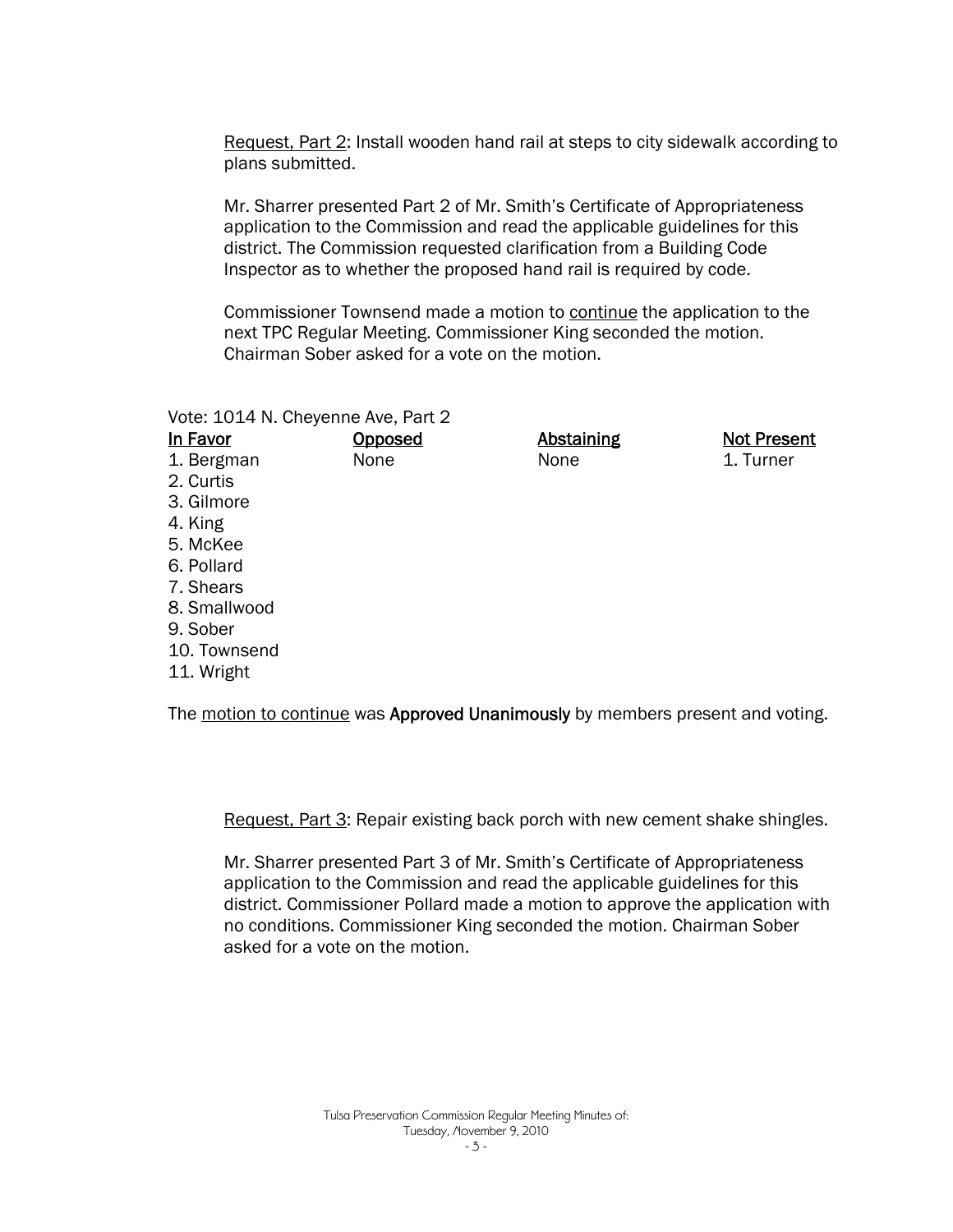| Vote: 1014 N. Cheyenne Ave, Part 3                                       |         |                   |                    |  |  |  |
|--------------------------------------------------------------------------|---------|-------------------|--------------------|--|--|--|
| In Favor                                                                 | Opposed | <b>Abstaining</b> | <b>Not Present</b> |  |  |  |
| 1. Bergman                                                               | None    | None              | 1. Turner          |  |  |  |
| 2. Curtis                                                                |         |                   |                    |  |  |  |
| 3. Gilmore                                                               |         |                   |                    |  |  |  |
| 4. King                                                                  |         |                   |                    |  |  |  |
| 5. McKee                                                                 |         |                   |                    |  |  |  |
| 6. Pollard                                                               |         |                   |                    |  |  |  |
| 7. Shears                                                                |         |                   |                    |  |  |  |
| 8. Smallwood                                                             |         |                   |                    |  |  |  |
| 9. Sober                                                                 |         |                   |                    |  |  |  |
| 10. Townsend                                                             |         |                   |                    |  |  |  |
| 11. Wright                                                               |         |                   |                    |  |  |  |
| The motion was <b>Annroved Unanimously</b> by members present and voting |         |                   |                    |  |  |  |

The motion was **Approved Unanimously** by members present and voting. Brady Heights Guidelines cited: Porches Preferred Option, 1-2; Second Preference, 1

#### 2. Discussion and Possible Action on Commissioner Communications with the Media

Commissioner King facilitated the discussion on the topic of recent media coverage of the TPC. Questions had been raised by some Commissioners over specific projects and community members being mentioned in recent *Tulsa World* articles on the Zoning Code study requested by the TPC. Commissioner King stressed that the Commission's position on any topic only exists if voted upon at a Commission meeting according to the Open Meetings Act. One should never speak for the Commission or represent its position – the Commission speaks for itself via actions taken at public meetings.

Commissioner Bergman stated her opinion that the Commission's reputation has suffered due to the recent media coverage. She noted that the one specific request of the Commission, as voted upon at a TPC meeting, was not followed. The very thing the Commission wanted to avoid – projects or people being singled out in the media – ended up occurring. Commissioner McKee said the reporter had much of the demolition request information in advance.

Commissioner Pollard noted that if a TPC officer speaks on behalf of the Commission, that person is speaking on her behalf without her knowledge, and she is culpable for any resulting actions. She recommended routing all media requests through TPC staff.

Commissioner Turner noted that he was hearing for the first time that meetings between TPC officers, local developers, and elected officials had taken place, which is atypical for the Commission. Commissioner King stated that he would work closely with staff next year.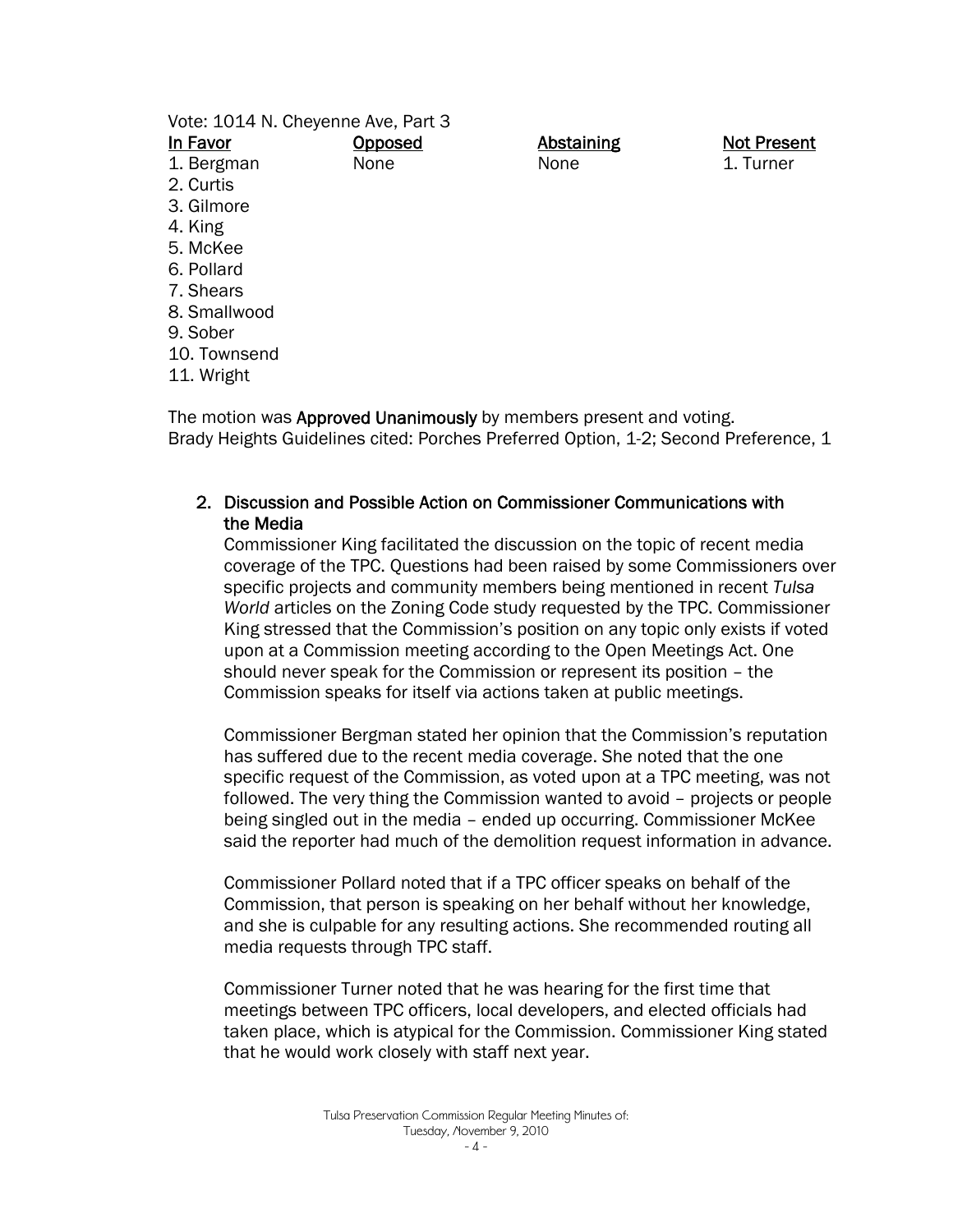#### C. Presentations and Reports

#### 1. Staff Report

No report. Ms. DeCort circulated a card for Rex Ball for Commissioners to sign.

# 2. Chair Report

Chairman Sober reported that the Nominating Committee appointments have been made and the group will meet in order to nominate 2011 officer candidates at the November 23 TPC Regular Meeting.

# 3. Committee Reports

# a. Implementation Committee

Commissioner Smallwood reported that the TPC's requested ordinance changes were approved by the Tulsa Metropolitan Area Planning Commission by a vote of 10-1 and will be forwarded to City Council for public hearing and adoption in December.

She also reported the formation of a Design Guidelines Subcommittee to review and recommend updates to the design guidelines. Members include herself, Commissioner Bergman, and TPC staff. She asked Commissioners McKee and Turner to serve on the Subcommittee. Both accepted. The Subcommittee will meet on December 2nd.

# b. Rules and Regulations Committee

Commissioner Gilmore reported that the committee met to discuss the issues raised by Mr. Vaughn at the October 14th Commission meeting. The decision by the committee, with feedback from District 9 City Councilor G.T. Bynum, was to leave the Rules and Regulations unchanged concerning the percentage of property owners needed to recommend approval of an application for Historic Preservation Zoning.

# c. Outreach Committee

Commissioner Bergman reported that the committee would not be meeting next week as regularly scheduled.

# d. Historic Preservation Committee

Commissioner King reported that the current TPC Officers and staff had a breakfast meeting to discuss projects that will carry over into the new calendar year. Of note was the possible application for Historic Preservation Zoning by Sunset Park, which will be processed by the Historic Preservation Committee.

# e. Enforcement Committee

No report.